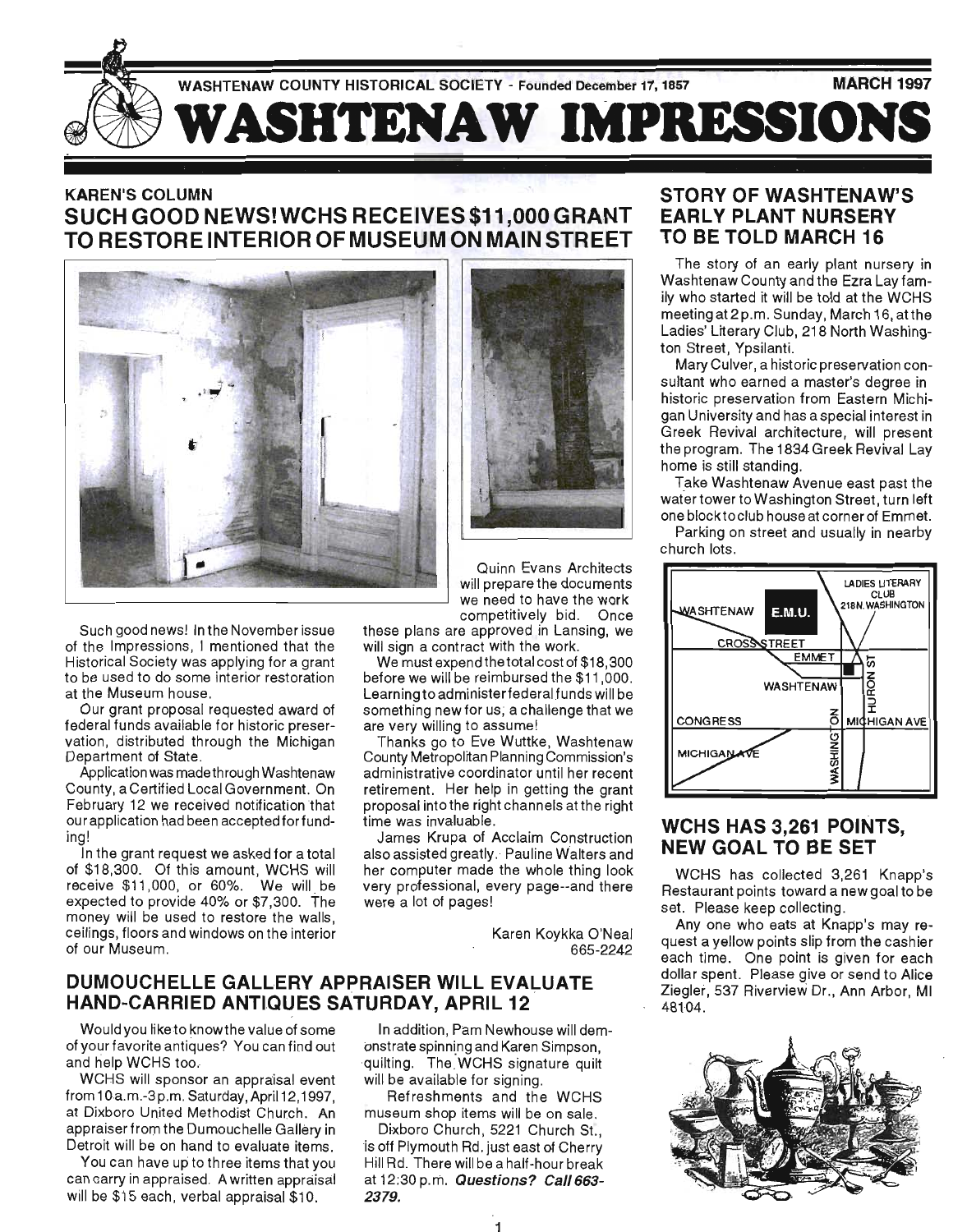# **THE STORY OF ANN ALLEN, ANN ARBOR1S FIRST LADY**

"I've been collecting material on Ann Allen for many years. I guess I was always a little bit reluctant to actually sit down and write a formal biography, Dr. Russell Bidlack told the February WCHS audience.

"I'm not really a superstitious person but in the course of my gradual research I learned that in 1915 a woman named Katherine Anderson, a local DAR historian, decided she would write a biography of Ann Allen. She went down to Virginia to gather material in 1915, came back and died in 1916.

"Then, in 1925, Caroline Campbell of Grand Rapids, a very prominent local historian ofthe state, was so disturbed by the fact that so little was known about Ann Allen when the centennial of Ann Arbor was celebrated in 1924 that she set out to write a biography of Ann.

"She went down to Virginia, discovered the family was not awfully cordial because they never knew what happened to Mrs. Anderson who had borrowed a fair number of precious papers that were not returned.

"Mrs. Campbell came back, soon thereafter entered a local hospital here and died in 1926.

"Just before I had decided what the last sentence in my biography of Ann would be, I had a phone call from Jane Warner inviting me to dinner that night. But I was so delighted to have it done, I forgot about dinner. Jane called again about 6:30 p.m. after I had eaten my own rather meager meal and asked, 'Did you forget?'

"I apologize again Jane, but I think I had a reason--I was so glad to be alive to have finished it.

"Then there was another little incident on January 22, Ann's actual birthday. Connie Dunlap had a little dinner at which I spoke and for that she made a video tape. She delivered a copy of it to me the next day.

"After I put it on my machine it was blank. I called her and said I know I'm dead now, there's nothing on the tape. Well, she found another copy and it's there so I am here.

"Ann Isabella Barry McCue Allen was born January 22,1797. George Washington was still president though he would give the title over to John Adams in another six weeks. She was born in Staunton, a town in Augusta County, Virginia, on the pike between Lexington



Michigan Historical Collections. Bentley Library Ann Allen about 1860, the only photo ever taken of her.

and Winchester. Winchester was a famous spot during the Civil War.

Seventy-eight years later, on November27, 1875, Ann died in Augusta County about ten miles from the place she was born.

"Of her 78 years, 18 had been spent in Ann Arbor, a town named for her, between 1824 and 1844 with two years out while her husband and she were in New York City where he expected to make a fortune.

"Family was very important in Ann's life so let me tell you a little bit about Ann's parents.

"Thomas Barry, her father, was born in 1767 near Londonderry, Ireland. He was not a true Irishman however. The Barry family was French.

"In a letter Ann wrote in 1867 to a nephew she claimed that they were of the nobility. I doubt that they were quite that high but they did have a coat of arms and were very proud of their French heritage.

"Several generations earlierthe family had been converted to Calvinism and they were known as Huguenots. Louis XIV revoked the Edict of Nantes, which years before had given civil liberties to these French Protestants, and ordered that every French person be baptized as Roman Catholic.

"Roughly 400,000 French Huguenots gradually slipped out of France. There was not a mass exit--they went out by twos and threes. Thomas Barry's greatgrandfather, Richard Barry, was one of those who slipped out, carrying with him a testament published in 1668 in Paris in the French language.

"Ann's grandmother, Thomas's mother, was of Scotch-Irish ancestry in Ireland. Sarah McKim great-grandfather had been knighted by King William III, William of Orange, following the siege of Londonderry, something of which they were always very proud.

At age 20 Thomas Barry had come to Baltimore, following a rich cousin who happened to have been reared by his mother. This rich cousin, John McKim, was in the mercantile business and was one of the richest men in Baltimore at that time, 1787.

"Thomas came to learn the mercantile business which I learned recently had some aspects of piratism also which accounted for some of the wealth.

"So Thomas was trained in the mercantile business and his rich cousin set him up as a merchant in Kent County, Maryland, on the eastern shore, about 1790. It was there he fell in love with a planter's daughter whose name was Ann Isabella Smith.

"Health problems plagued Thomas on the eastern shore. He thought it was the damp weather and he decided he should go elsewhere. Staunton, Virginia, was then known asa health spa with its springs- -warm and cold and hot. A great many rich people were flocking to Staunton.

"Staunton was considered to be a healthy place and I suspect from later events that Thomas Barry was in early stages of tuberculosis. So it was that Thomas and his wife moved to Staunton.

The following year on January 22,1797 their only child was born and named Agnes. I'll tell you why later that our town is not called Agnes Arbor.

"Thomas's younger brother, Andrew Barry, followed his brother and went through the same procedure of being taught by his rich cousin in Baltimore and then joined Thomas in Staunton.

"Nine days after Ann Smith Barry gave birth to her daughter the young mother died, not an unusual occurrence in those times. So Thomas Barry found himself a widower with a baby. He arranged for a neighbor lady to take her into her home, the home that interestingly enough stood almost on the same spot where a future United States president would be born, Woodrow Wilson, in 1856.

Thomas died in January 1800. On his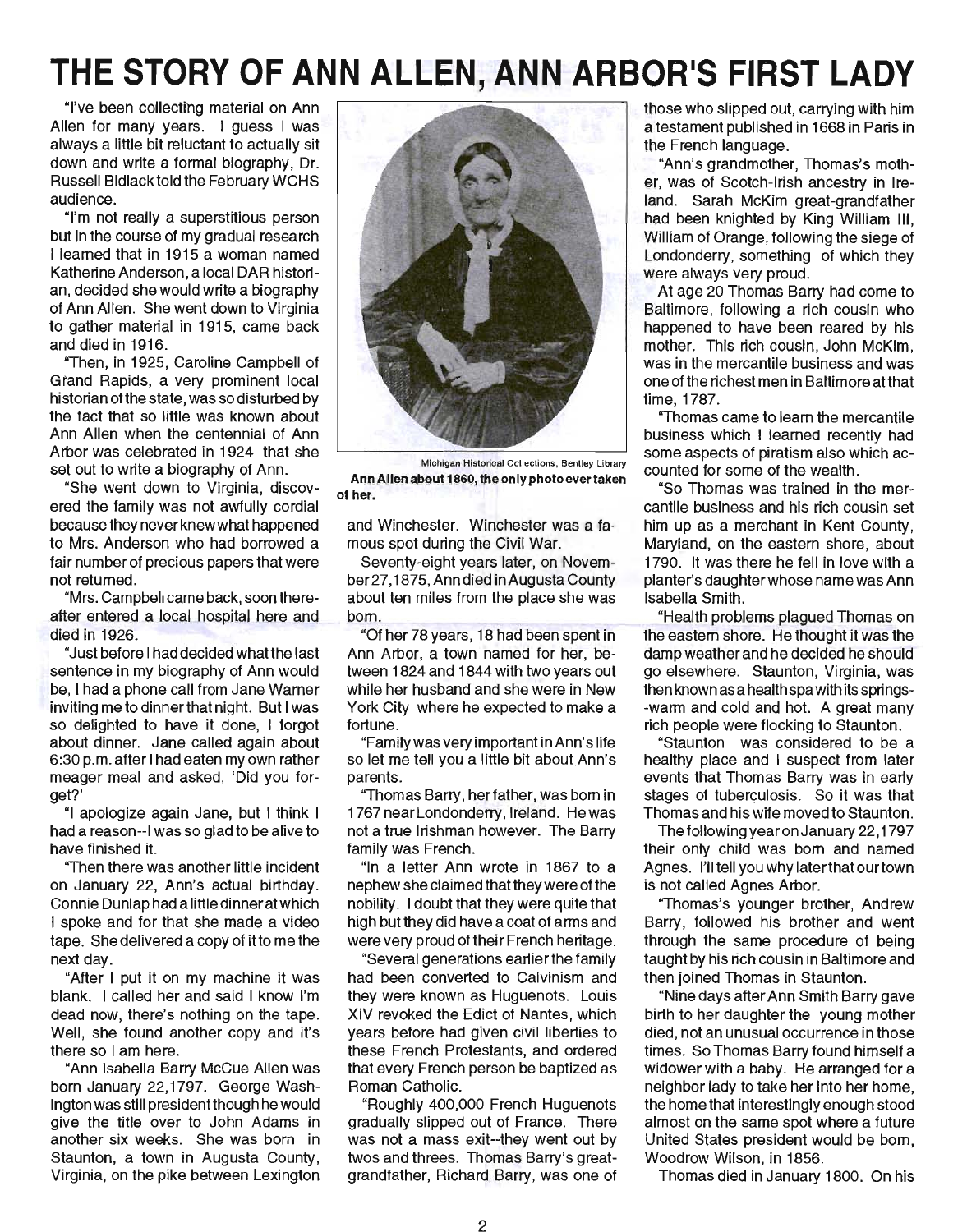

Photo by Russell Bidlack

Gravestone of Ann Allen with grandson's nearby in what is called the new cemetery of Augusta Stone Presbyterian Church near Ft Defiance, Virginia.

death bed, I think from TB he had been suffering from earlier, he requested that his daughter's name be changed from Agnes to Ann Isabella in memory of his wife, and so Ann was left at age three still in the care of this neighbor lady.

"In those days merely telling the family to change the name was sufficient. There was no legal document required. Happily a granddaughter recalled that story.

"When Mrs. Campbell went to Virginia to do research she discovered this will naming the daughter Agnes and she thought there was some terrible scandal involved but there wasn't at all.

"Thomas Barry had made his will the summer before his death. He had been a very successful merchant during his years in Staunton so he was able to leave a rather large amount of money for his daughter, 2,000 pounds, with instructions to his cousin in Baltimore, who was a banker as well as a merchant, to invest it in bank stock and it should then be given to his daughter either when she married or when she reached the age of 21.

He also said they could dip into this money to give her a proper education, a little unusual in those days for a little girl. He also asked that, if possible, she be sent back to Ireland to her grandmother, Thomas's mother.

"So she went to Baltimore, into the mansion of the McKim's and waited there until they could arrangeforwhat is known as a trusty nurse to take her to Ireland.

''There, she, as a little girl, was welcomed by open arms of an Irish grandmother.

"Before this, Thomas had begged his mother to come to America, after all he and Andrew were both here, but she had a married daughter, Ellen, and the daughter had not wanted to come.

"But, in 1806, just two years after Ann had gone to Ireland to be with her grandmother, the grandmother and Aunt Ellen decided that they would come to America to help take care of Andrew's son whose mother had died.

"So Ann came back in 1806. When she had gone to Ireland in 1804 they sent the Bible back, Thomas having brought it when he came. I think it was probably thought of as something of a good luck charm. After all, the great-great-grandfather had carried it out of France to Ireland safely and Thomas had brought it to America in 1787 and then when the daughterwas sent to Ireland, the Bible was sent back with her and when the grandmother came in 1806 they brought the Bible back.

"As I said, it is the New Testament with Psalms and Huguenot catechism in French language.

"Back in America, Ann spent some time with her grandmother, then went to Staunton to be with the other son, Andrew Barry. It was decided that Ann should be tutored by the local Presbyterian minister in Staunton. That was the only way a girl could be educated at the time in that area. There were no girls' schools as such. Ministers frequently served as tutors for daughters of well-todo people in the area.

"After a year or so it was decided she should then go to a Dr. Hill, who was quite a well-known Presbyterian minister in Winchester so she lived with the Hill family while being further educated.

"About 1810, possibly 1811, it was decided that she had learned all that Dr. Hill could teach her and she should go back to Baltimore to be further educated under the direction of John McKim.

"She was sent to what was called a seminary for boys and girls, though mainly girls. It was conducted by a celebrated French lady. Ann was about 12 or 13 years old at this point.

"I have no description of Ann as a girl but in one of her later letters describing her own daughter's appearance at age 11, I have a feeling that this was maybe how Ann looked at the same age.

"Writing to a son in 1834, Ann Allen wrote:

'Sarah Ann enjoys good health but is very slender and delicate. She is a very lively child, full of mirth and glee. She is a very affectionate child to me and every one. It is her natural disposition.'

"Baltimore, when Ann went back for her education in the seminary, had a population of 50,000. It was a big city, a medical center at the time.

"To my amazement, when reading about this, I discovered that cataracts were actually being removed from eyes in Baltimore by a surgeon. There was no anesthetic so you can imagine what an ordeal it was with several men trying to hold the patient down, but it was actually being done.

"There also was a very promising medical student from Staunton studying in Baltimore at that time. He was of a wellknown family. His father was the Rev. John McCue, a wealthy man with many slaves and many acres of land as well as being a Presbyterian minister.

"Pemaps there had even been some acquaintance of Ann as a little girl with Dr. McCue who was ten years her senior. In any case they became acquainted in Baltimore, perhaps they even fell in love.

"The War of 1812 came along. John McKim was much involved on the American side. Baltimore was very much a divided city. There were riots, there were murders and John McKim decided the safest place for Ann was back in Virginia so he sent her back. She went to live with Uncle Andrew in a little village named Mossy Creek near Staunton.

"At the same time young Dr. William McCue returned to Virginia having completed his education. He also decided he would begin practice in Mossy Creek. He and Ann were married on January 20, 1813. Ann was 16 years old. With her marriage she inherited the money that had grown to a considerable amount.

"I have a feeling that part of her attraction to Dr. McCue was this fortune. Perhaps I'm mistaken. A guardian had been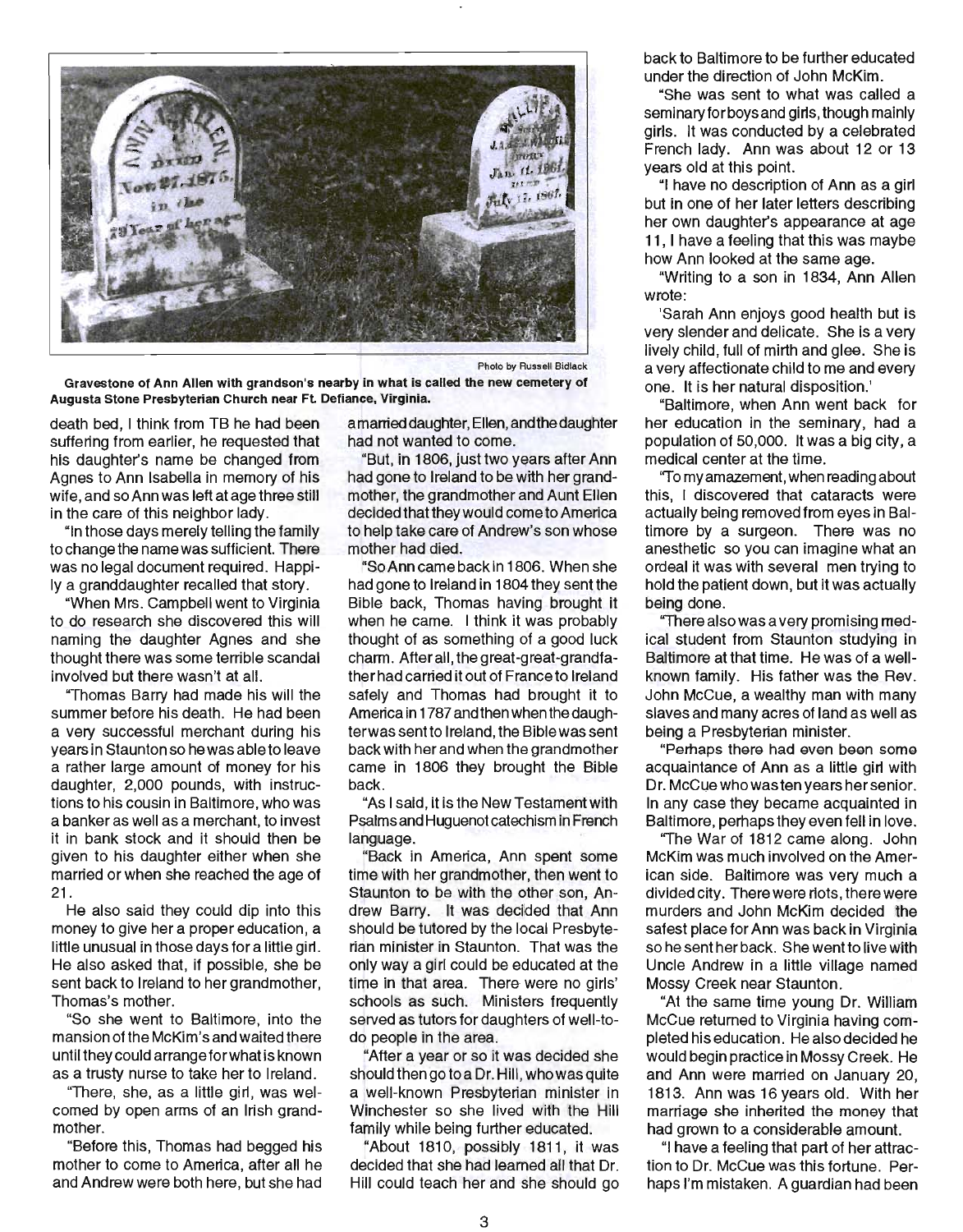appointed for Ann but his rule ended when she married.

"Dr. McCue then decided to take up practice in Lexington. Ann purchased a farm nearby, 287 acres. She paid \$5,700 of her money. He acquired slaves and became a gentleman farmer along with being a physician. The five years that followed from 1813-1818 I suspect were the happiest years of Ann's life.

"She was a Southern lady. I have recently read a book by Drew Faust, a professor at Princeton , called Mothers of Invention, based on letters that Southern ladies wrote to their husbands during the Civil War when suddenly they could no longer play the role of a Southern lady.

"Although I had written about Ann before I read the book I was pleased to discoverthat I had described her properly as a Southern lady according to Dr. Faust.

"This meant she was a woman of leisure, performing no physical labor because of house slaves. Ann's house slaves were Connel and his wife, sometimes called Callimed. They figure later in Ann's life as well.

"Interestingly enough, Ann's mother had inherited a slave when her father's estate was settled, and a slave, named Isaac, appears on Dr. McCue's inventory when he died.

"Besides being a lady of leisure, Ann enjoyed what might be called the niceties of life. She loved to read and read extensively. She had fine clothes. Her husband provided what Dr. Faust says every Southern gentleman of that time provided his wife--protection and support. This was what the Southern lady expected of her aristocratic husband.

"In 1816, John McCue, her first son, was born. In 1818 her son, Thomas, was born. Six months later, November 7, 1818, Dr. McCue contracted typhoid fever and died before he was able to write his will.

"Without a will Ann inherited only onethird of the estate, the other two-thirds was set aside for her sons. That was the custom of the time. A brother of her husband was appointed to manage their estate.

"Here Ann was a widow at 21 with two sons. Shewent to live with James McCue, her husband's brother who had assumed responsibility for managing the inheritance. She was a guest in the James McCue home near Mossy Creek.

''Two-and-a-half years later Ann married a second time to a cousin of her first husband named John Allen. This was on June 7,1821. John was six months older than Ann. The McCue family were very unhappy aboutthis marriage even though there was a family relationship. Likewise, Andrew Barry was not happy about it.



Courtesy of Russell Bidlack

'Belvidere,' completed in 1853, as it appears today (top) and earlier picture (below). It was the home of Thomas W. McCue, son of Ann Allen by her first husband. Near Ft. Defiance, Augusta County, Virginia. It served as a hospital during the Civil War Battle of Piedmont.

children of his own which was fine except he was very much in debt as a result of some bad investments made by his father, Col. James Allen.

"I can't go into the story of John Allen today but debts that John assumed for himself for a while on behalf of his father amounted to \$40,000, a horrendous amount of money.

"Before the marriage, however, documents on file in the court records of Augusta County prove that John transferred the debts, along with his own farm his father had given him earlier, so that when the creditors foreclosed and took everything, it was the father that had owed the debts for the most part.

''The Barrys and McCues were so disturbed about Ann's marriage to John Allen because they thought financial troubles would result. Of course, Ann still had her third of her first husband's estate--that soon went for debts, also.

"John, with Ann, moved to his unclaimed farm. His two children were with his parents, Col. James and Elizabeth Allen. Throughout their youth they were with their grandparents.

"And, when Ann went with John to John's farm, she left her two sons with James McCue, who had immediately de-

clared himself their quardian. witha\$10,000 bond, so they would be protected from theirnew stepfather.

"On May 10, 1823, Ann Allen gave birth to her only child by John, adaughter, Sarah Ann, the daughter whom I described earlierfrom the letter. She was named for her grandmother who happened to die the same year in Virginia.

"That autumnAnnwith her new daughter moved back to Jam e s McCue's home, while John went on

"John Allen was a widower with two a money-making venture to Baltimore.

"The stories passed down by different branches of the family vary somewhat. I have one written record along with the traditions but we know in any case that John took a herd of cattle to Baltimore.

''That was the way you took cattle to market in those days. It's 200 miles to Baltimore from the Staunton area yet to go to market you had to drive the cattle. He must have had some help, a boy or something. Of course these were not really his cattle. Either he had bought them on credit, which is one version, or the cattle actually belonged to the neighbors who couldn't afford to take only one or two to market. According to the other version it was customary to get a herd together in the fall and somebody would volunteer to take them .

"In any case everybody expected John to come back but he did not. Weeks, months passed. According to an account written by the son of James McCue, who grew up with Ann's two sons, it became a general rumor that he'd been murdered.

"Actually, he had sold the cattle for several hundred dollars. He was now 27 years old. He set out for Buffalo. He heard that you could buy government land for \$1 .25 an acre in such places as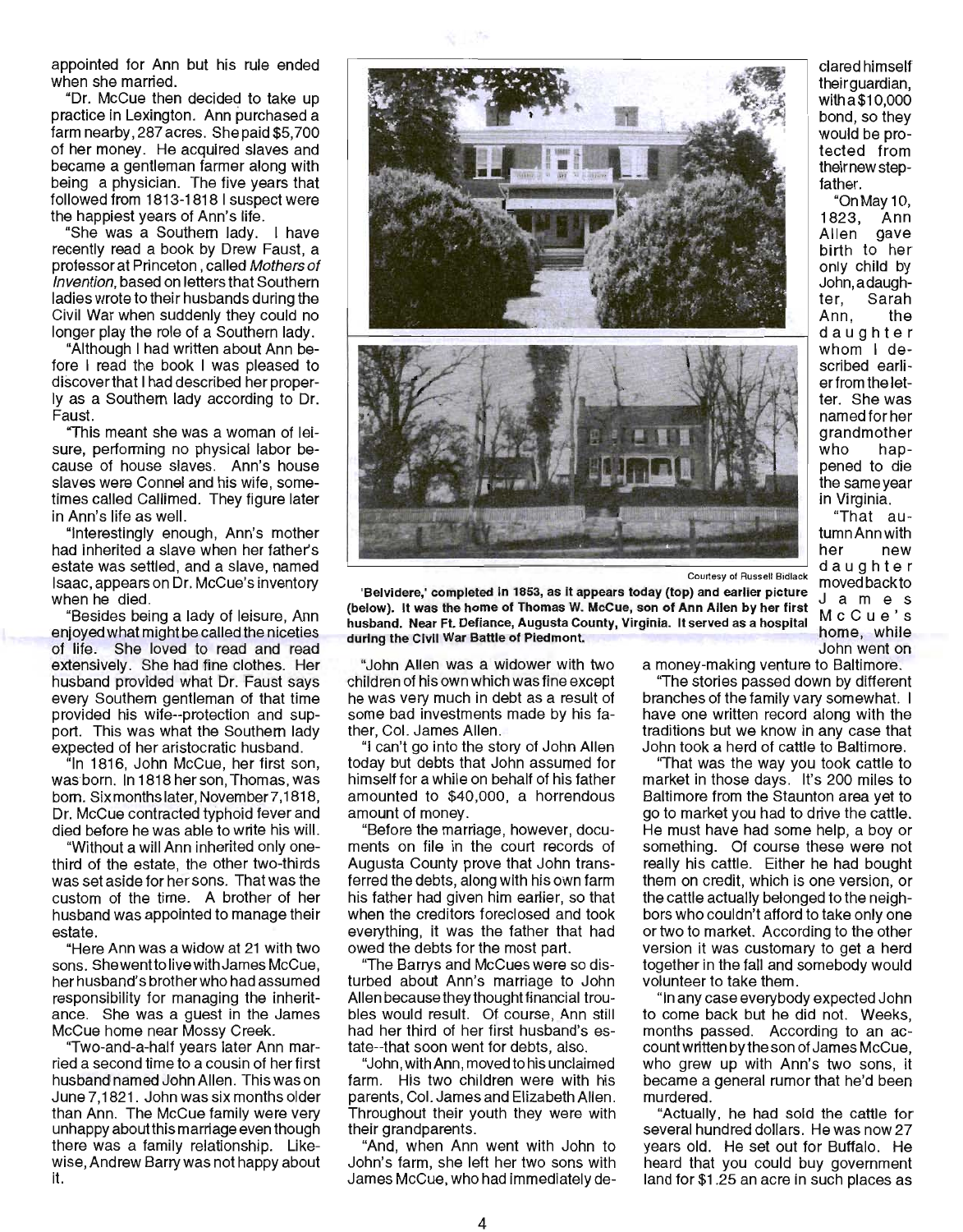Ohio or Michigan Territory and somewhere he had read about how you could buy \$1.25 land--lay out some lots, give some lots to merchants, mechanics, blacksmiths and so on and start a town.

"You could start a town and your property would increase in value so he had this in mind.

"Happily, John Allen kept many of the letters that he received after 1823 and they are now preserved in the Burton Historical Collection in the Detroit Public Library.

Unhappily, John did not keep copies of the letters he wrote but we know from letters he received soon after he arrived here that while in Buffalo he discussed his plan with two different merchants who wrote to him after he got here. One of them referred to his town, in fact addressed his letter, to Allensville, the other to Annapolis. So obviously while in Buffalo he even discussed what he would call his town.

"Meanwhile, back in Virginia, the rumor about murder had been cleared up. The tax collector in 1824 wrote one word after John's name--absconded. That ended John's career in Augusta County.

"After spending November and December, 1823, in Buffalo and getting some advice there, John decided to go to Detroit. It was too late to cross on the lake so he hired a Frenchman to guide him through Canada.

"While in Buffalo, a man named Williams, who had been one of the proprietors of the city of Toledo, had given him a letter of introduction to the governor of Michigan Territory, Governor Lewis Cass. So on arrival in Detroit he presented that letter, still expecting that probably the best place to go would be the Maumee Valley of Ohio.

"However, while in Detroit, I'm sure it was in a tavern--there were five of them in Detroit at that point--he became acquainted with another man who was also looking to buy land but definitely in Michigan Territory.

''This was a man named Elisha Walker Rumsey. He'd always been known as Walker Rumsey back in Genesee County, New York, but when he came to Michigan he told everybody to call him Elisha. I have a letter indicating that this was deliberate--he wanted to change his identity.

"He had some scandal in his life and I can't tell you the story of the Rumseys at this point but he had come to Detroit from a jail in Albany and had been gotten out of jail by his father-in-law, father of his first wife, who was dead.

"But before that he had absconded with \$3,000, again having to do with cattle. He also had dreams of buying some land. I don't think he had dreams



Courtesy of Russell Bidlack Photograph of John Allen probably taken in California circa 1851.

of starting a town.

"I think, though I can't prove it, that it was Elisha Rumsey who told John Allen about the possibilities in Michigan as opposed to Ohio and I suspect perhaps Elisha went with him to see Governor Cass.

( Governor Cass may have told him about a trip he had taken along the Huron Riverand he had discovered there was a very nice spot on the Huron with oak openings that would be a mighty nice place for a village.

"I think that was exactly where Elisha and John set out for in their sleigh in February, 1824, to explore. I think they knew what they were looking for. In any case, they chose the spot that became Ann Arbor and began building.

"How Ann and his parents learned of his whereabouts I'm not sure when it happened. I know they received a letter in August 1824.

"It happened that John had an aunt, Jane Trimble, his father's sister. If you know your Ohio history, there was a GovernorTrimble--thatwas her son. She was back in Virginia visiting relatives. She wrote her son back in Ohio on August 24,1824.

She said that Col. James Allen had been to the McCue home where she was visiting. (Herdaughterhad married James McCue.) She said a letter had arrived directing John's father which way to go to Ann Arbor. The wording suggests to me that this was not the first news the parents had about John's whereabouts.

"Ann, too, had received a letter, included in the one to his father, telling her he wanted her to come to Ann Arbor and bring their daughter. He knew very well that her two sons would not be able to come--the guardian would keep them in Virginia.

The parents were expecting to go because in the foreclosure of all James Allen's land he had been given until October 1,1824, to move out of the mansion. A colonel in the militia, an elder in the Presbyterian Church had come to this bad end.

"Following receipt of those letters there was a prayer meeting. The McCues and Barrys were very devout Presbyterians. They frequently took their problems to prayer. The prayer was whether Ann should go to Michigan Territory, a pioneer in a Yankee land. How long they prayed is a matter of question. One letter says they prayed 24 hours though I can't imagine, even Presbyterians, praying for 24 hours.

"In any case, after the prayer meeting and perhaps being reminded of certain legal matters--after all Ann, when she married John had included the word obey- -it was decided Ann would have to go with daughter, Sarah, along with John's parents. Also going were John's younger brother, called Turner Allen, John's two children by his first wife and a school teacher from New England.

''They went by covered wagon. Happi-Iy, Turner Allen kept notes and later wrote a detailed account of the journey, exactly how they went, difficulties they had--the wagon tipped over at one point. They had four horses to pull the wagon, three to drive.

"Ann rode almost all the way according to her own statements, carrying her daughter in her lap. She was an experienced rider as were all Southern ladies according to Dr. Faust, primarily because the plantations were so far apart and horseback was the only logical way of transportation. How did they ride? Sidesaddle. Imagine Ann on this almost two month trip riding side saddle.

"Ann greatly feared Indians. Turner Allen told about one time when they were camping near Indians and Ann said, 'Their cattle even low savage.'

"They arrived in Detroit. John was there to meet them; then they went to the new settlement and they arrived October 16,1824. (Once I wrote October 24 for which I apologize.)

"John showed Ann around. I can imagine Ann's shock. Perhaps the best way I can describe that is to quote from a lady arriving two weeks after Ann. This was Harriet Noble who came with her husband, her husband's brother and his wife and nine children in all, from New York.

They had been there earlier and John helped them find land near Ann Arbor village. They came to take up their land and build their cabins.

"This is what Harriet Noble remembered: 'There were six or seven log huts, occupied by as many inmates as could crawl into them. It was too much to think of asking strangers to give us a place to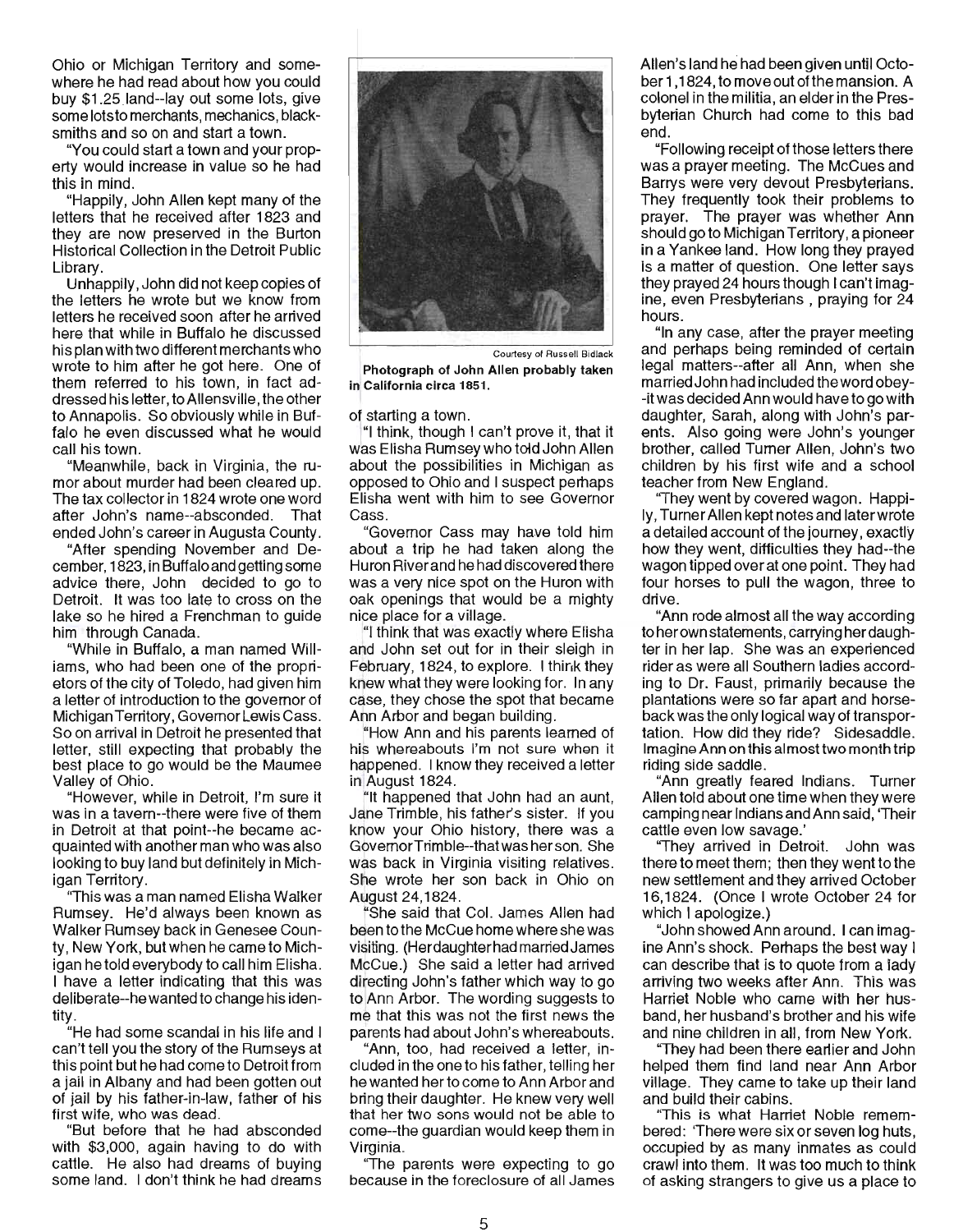stay in even for one night under such circumstances.

'Mr. John Allen, himself, made us the offer of sharing with him the comforts of a shelter from storm if not from cold. The house was large for a log one but quite unfinished. There wasa ground floor and

a single loft above.' (John's family was in here along with two orthree men he hired in Detroit to help build the huts.)

'When we got ourthings stored in the place we found the number to be sheltered to be 21 women and children and 14 men. There were only two bedsteads in the house and those, who could not occupy these, slept on feather beds on the floor.

'Whenthechildren were put to bed you could not set a foot down without stepping on a foot or a hand. The consequence was we had "music" most of the time.

'We cooked our meals in the open air, there being no fire in the house except a

small box stove. The fall winds were not very favorable for such business. We would frequent-Iyfindourclothes on fire.

'We did not often get burned but when one meal was over we dreaded to startthenext. We lived in this way

until our husbands got a log house with a roof on. That took them six weeks.'

"I imagine Ann was fretting during this period.

"The cabin that had been built by John Allen lasted until they could build a cabin 'We live in a small log house, one room

for his parents. Then John's two children by his first wife moved in with their grandparents, as they had always lived with them. John built a fireplace and in February 1825 he wrote a letter to Aunt Jane Trimble which happily survives.

"I'll quote a paragraph. As I talk about

down, one room upstairs or rather up ladder, with a good fireplace and cooking stove by which Ann does the work of our family with ease and none to fret or put her out of temper. When the business of the day is through with and we've seated ourselves around the fire there is none to

**AMONG LOTS OF MYTHS OF HOW ANN ARBOR WAS NAMED THE REAL STORY fMERGES FROM HIS RESEARCH** 

"The plat for Ann Arbor that John Allen and Elisha Rumsey took to Detroit to register to make it legal to start selling lots was dated May 25,1824. It's the first place I've found Ann Arbor written down as 'Anharbour.' spelled the way arbor was before Noah Webster got it simplified, Dr. Russell Bidlack said. "<br>"Ann was not here and wouldn't be here until the following October. Elisha Rumsey's

wife, Mary Ann was here.

There must be at least 20 versions told through the years and recorded here and there about the naming. There were so many different versions that two of them were obviously in jest, making fun of the whole business.

 $^4$ Elisha Rumsey died in  $\dot{\uparrow}$  827. He was a junior partner of John, never played much of a role, I think. His wife remarried next year and after two or three other moves ended up in Lafayette, Indiana with her second husband, maybe it was the third. She was called a grass widow when Elisha Rumsey ran off with her to Canada.

''That's how he got acqu~inted with Michigan before he went off to jail but that's another story. I

"Some claim the name was chosen to honor Mary Ann Rumsey. I've never found her name any other way but Mary Ann, even on her tombstone. I'm sure her name was Mary Ann. I don't think she was ever called anything but Mary Ann. Mary Arbor would not have been a bad name.

"In any case we have two references to names John Allen was playing with while he was in Buffalo--Allensville and Annapolis.

"The first real historian of Ann Arbor was a woman named Mary H. Clark, famous for the girls school she and her sisters started here in 1836. It lasted for many years and Mary Clark was a real scholar for her time, a botanist of great expertise and very much interested in Ann Arbor history of which she gathered all sorts of material only to have it all burned in 1875.

"Miss Clark was consulted in 1864 when a gazetteer was being planned for Michigan and the editor wanted a description of each town and how they were named. He wrote to Mary Clark and she responded and I imagine she responded more accurately than anyone else.

"She wrote, 'The origina site ofthe village was a burr oak opening having the appearance of an arbor laid out by the hand of taste..'

"Unhappily, between 1 924 and 1 974 the seal of Ann Arbor was a rickety trellis with a rose bush growing on it because they didn't know what arbor meant. An arbor at that time meant a grove of trees spaced nidely apart with grass growing and sun light coming through them . That's exactly what the dak openings were along the Huron that became Ann Arbor.

"Anyone referring to anlarbor at that time would not have thought of a grape arbor, wild or tame."

"Happily the city fathers $\cdot$ -I think I played a slight role in that--restored the old seal, an oak tree, which lasted for the first hundred years and is appropriate for Ann Arbor."

Continuing with Mary Clark's statement, 'Mrs. Allen always denied all personal claims to this title and declared she could not tell just how it came about. Her husband first proposed Annapolis but she preferred the name Ann Arbor as being more Original.'

"A number of people say that both Ann Allen and Mary Ann Rumsey were honored in this. It's conceivable, I suppose, that Elisha Rumsey was agreeable to this name because of it being the middle name of his wife. Though it is questionable whether there ever was a marriage license declaring that. It is claimed that they were married."

|<br>| im imagine a man who is alwavs opti-

mistic, always striving to be a leader, dreaming great dreams, imagining he would be wealthy as his father once had disturb us. We lie down and rise up contented and happy.'

"I would love to have a letterwritten by Ann about this.

"Ann was deep-Iy religious She was a Presbyterian. She read a great deal of Presbyterian literature along with other literature.

"She was certainly ill-prepared to be a pioneer wife. She did not find any Southerners in Ann Arbor, the rest of the settlers came from New York and New England. Exceptfor her mother-inlaw, she was alone among Yankee settlers.

"She was sometimes referred to in later years as being melancholy. suspect she had good reason. She had never performed domestic labor before and here she found herself a pioneer among Yankee women who were accustomed to not only working in the house but outdoors as well.

"Furthermore, she had a growing feeling of guilt that she had left

two little boys, motherless, back in Virginia. As weeks and months passed she wondered whether they would even remember her. I suspect Ann Allen had relatively few happy days in her 18 years in Ann Arbor.

been, confident.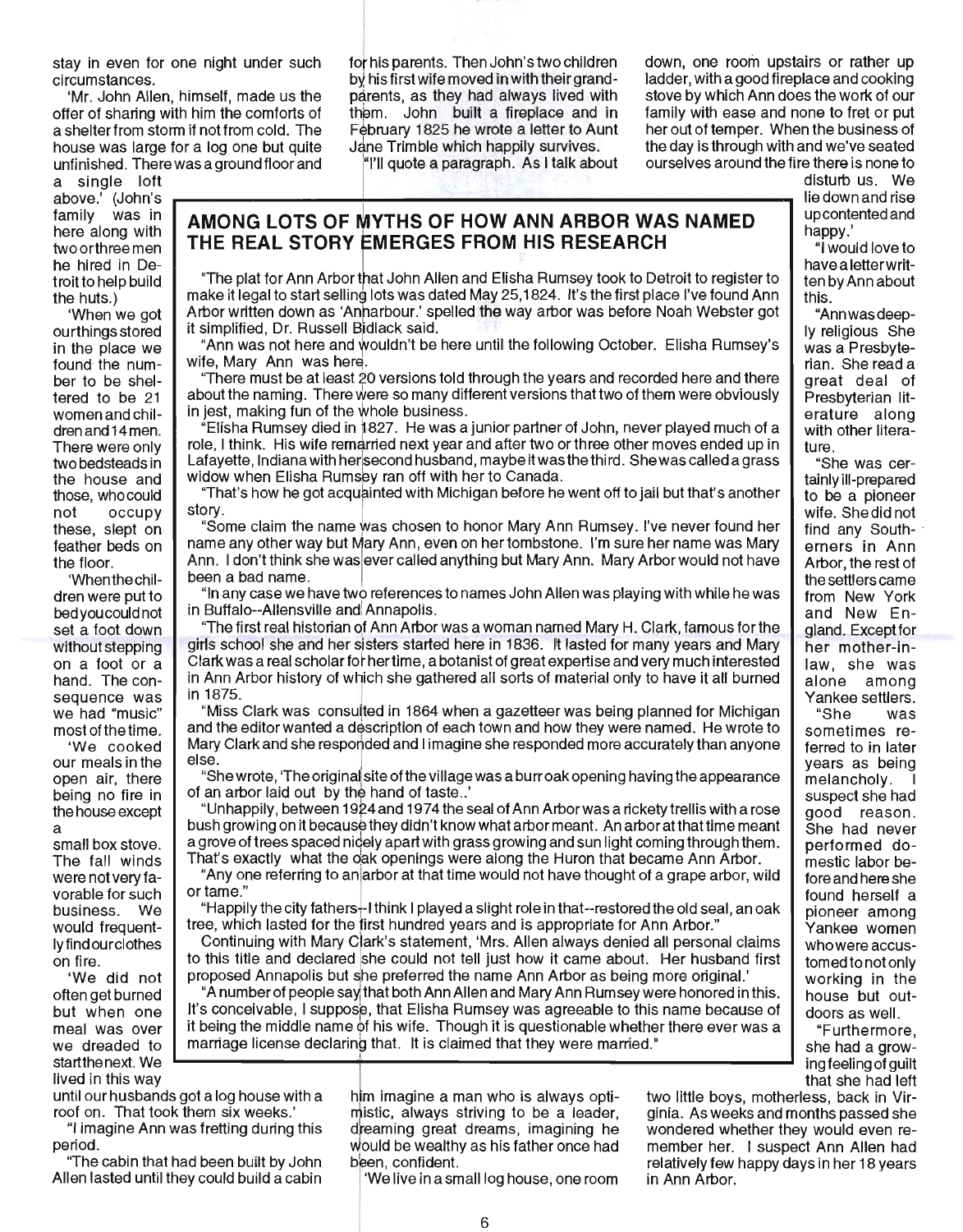"One time she wrote to her son, Thomas, when he had suggested he might come to Ann Arborto live. She urged him not to. She said the settlers are 'nothing but scapegoats who have made their place as a refuge from creditors for unlawful deeds Unprincipled, they live by art and cunning. He who can outwit his neighbor is the better man'--her view of Yankees.

"John Allen took up Yankee ways himself. He began condemning slavery. He had owned eight slaves that he lost in the father's debts. I suspect Ann never saw the evil in slavery.

"The completion of the Erie Canal in 1825 assured the success of Ann Arbor along with the fact that it had been declared the county seat of Washtenaw. I suspect John Allen knew very well that the canal was about to be completed and knew there would be a flood of migration once that was done and there was.

"John began selling lots rapidly. From the start he prospered in Ann Arbor. As he sold lots he bought more and more land and borrowed money to buy even more land. He was sure that his future wealth would be in Michigan land, still selling at \$1 .25 an acre, if you had the cash to pay for it.

"He also operated a store and went to New York to buy goods. With his efforts the village was incorporated in 1832 and he was elected the first president, the equivalent of mayor.

"In my biography of Ann [to be published this spring by the Bentley Historical Library] I have the title, 'Ann Arbor's First Lady.' I base that on the fact that she was a Southern lady. I don't think any other woman in Ann Arbor in her day claimed descent from a man who had been knighted by a king or had the wealth she had been accustomed to. And, as the wife of the mayor, she was in another way a first lady so I think that would be a justifiable title for her at that time.

"Many travelers to America observed, then went back home and wrote a book. Many of them became very popular because Europeans were curious about this experiment in America.

"Kart Neidhard wrote, in 1834, in translation. He said about John Allen, 'A few years ago he had considerably less than nothing, now he lives like a prince in a magnificent house. His property increases daily.' No wonder! The half acre building lots which cost him 75 cents are selling for several hundred dollars each.

"Ann wrote regularly back to her sons as soon as they were old enough to understand. John, the older son, did not turn out well. He became an alcoholic. Nothing of his possessions survive today. Thomas, her younger son, saved many of her letters but not all.

"Happily, Sarah McCue, Ann's greatgranddaughter, carefully preserved these letters except for those her father unfortunately loaned to Mrs. Anderson. Miss McCue presented the originals to the 'Bentley Historical Library. She also presented this Bible to the Washtenaw County sented this Bible to the<br>Historical Society.<br>"It's from her lette"<br>leam a lot about Al

"It's from her letters to her son that we learn a lot about Ann in Ann Arbor. My story would be much less complete withbut those letters.

# **CAPTAIN SPARES BARN, GOES ON TO GREATER THINGS**

"A story is remembered by the family that during the Civil War a squad of soldiers came to burn the barn at Belvidere.

"Thomas was then an invalid. His wife went out to meet the young captain who had the squad that was burning barns and mills in the Shenandoah Valley under direction of General Sheridan. and presented him a gold piece and asked him not to bum the bam.

"She said he was a delightful young man, so polite, and ordered his soldiers not to burn the bam.

~' Years later, as an old lady, Ann's daughter-in-law was looking ata newspaper in Staunton and recognized the man who had spared the bam. He was running for president. His name was McKinley!

"It's a delightful story. I wish I could document it thoroughly. I can prove that McKinley was in the area. He was a captain, recently appointed. He was assigned to Gen. Sheridan's Army.

"It may well be he did spare the barn and kept the gold piece, much to the disturbance of my youngest son who is a major in the Air Force. He said no captain could have done that."

"I will quote a portion of a letter from 1834:

'This place improves quite fast. Immigration to Michigan is great. We have, I might say, a great many from all parts- from New York state, New England, quite a number from England and countries adjacent, Ireland, Scotland and a number of German Swiss.' (Notice she doesn't mention any southern states.)

'There are three daily stages from this place. Elizabeth and James (children of .!John by his first wife) enjoy themselves quitewell. TheylivewithGrandma. (John's father died here in 1828.)

'Mr. Allen just returned from New York

where he has been on business for a few weeks.

'We have Presbyterian, Methodist, Episcopal places of worship and also, I am sorry to say, a building just finished for a Universalist Church. The court house is completed this summer.

'llong to see you. The distance is great and suitable company not to be had. (A woman could not travel alone.) I do not despair of seeing you again, if God gives me health.'

"I thought she writes fairty well.

"In spring 1835, Ann's sons, John, 19, and Thomas, 17, made a journey to Hillsboro, Ohio, to see their Uncle Andrew who moved there years before and John came on to see his mother. Thomas remained in Ohio.

"Ann was delighted to see John though she began worrying soon after this about John's drinking habits. After John's departure, Ann wrote to her son, Thomas. 'Your brother has left us for Ohio. I need not describe to you my disappointment in not seeing you. I'm afraid if you ever had any love for your mother it is long gone from you. If you have forgotten your Ma she has not forgotten you.'

"I think Thomas was very hurt by this and he came the next summer, at age 18, in 1836. I'm sure it was a joyful time in Ann's life. However, a month later John Allen announced that they were going on a trip to New York, that James and Elizabeth must be placed in school in Livingston County, New York. He had learned about two schools, one for girls, one for boys. The one for boys grew. It now is Syracuse University.

"Elizabeth, as a young girl of 18, would need female company. Ann must go for that reason. So, Sarah was left with Grandma Allen and they set out. I can imagine Ann hated terribly to leave her son, Thomas, in Ann Arbor though she made him promise to stay until she came back. In fact, he started school here.

''They went to Livingston County and dropped James and Elizabeth off to their respective schools. Then, Ann was taken on in their carriage to Saratoga Springs, a resort for the rich at that time, I know she wrote a letter from there to Thomas that did not survive.

"John went on to New York City. Soon after they got back from that trip or perhaps on the way back John announced that he was going permanently to New York City. This was in 1836. I suppose it was the zenith of John's success financially.

"By that time he owned literally thousands of acres of Michigan land. He also owed thousands of dollars, much of that to New York merchants.

"He got to the point that he was such an expert in land buying that I have a record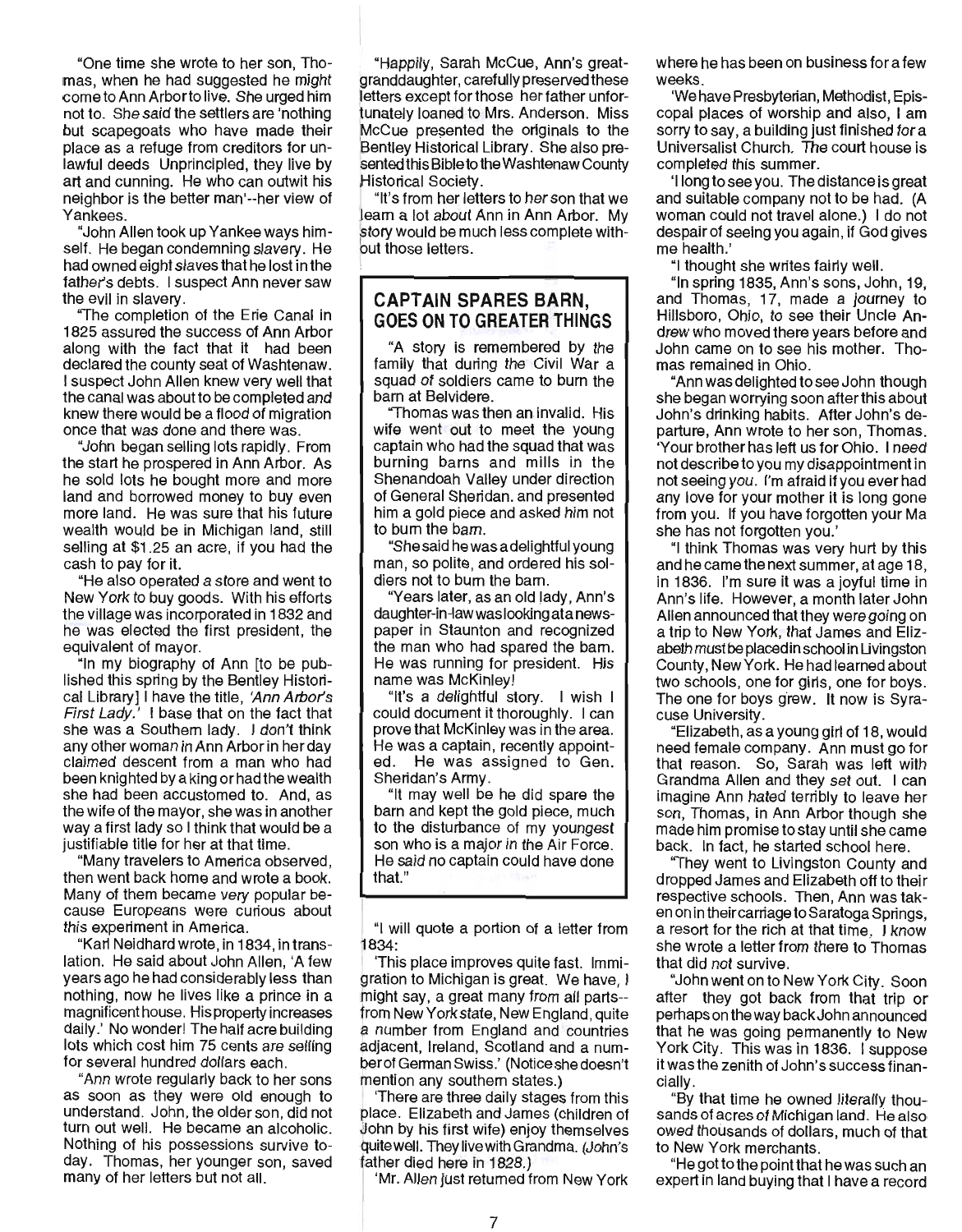of a Col. Brooks, in Detroit, giving him \$10,000 to invest for him and John, after three years, could keep half the earnings and return the investment plus half the earnings to Col. Brooks.

"John Allen's mother worried about this in one of her letters to her grandson, James, going to school in New York. She knew there were some awful debts in New York and she worried about John going to New York.

"Ann wrote to her son, Thomas, while they were getting ready to move to New York. 'Mr. Allen (She always called him Mr. Allen. I think most Southern ladies did.) returned the middle of the week you left. He has purchased a small carriage for us to go in to New York. James, the hostler, goes in a covered wagon and carries our baggage.

'We start next Monday which is November21 ,1836, to go by land to Monroe and intersect with the national road somewhere in Ohio. There was quite a fall of snow here yesterday, a dull prospect for good roads. I dread my journey but I think it is for the best that we go by land. It got too late to cross the lake.'

"John's son and daughter remained in school in New York state during this time but 13-year-old Sarah went with her parents to live in New York City. Upon their arrival, Sarah wrote a letter. (I think much of Ann's time in Ann Arbor had been spent educating her daughter, reading to her, practicing and so on. I think at age 13 she wrote remarkably well.)

"This letter is dated the day after Christmas. They had traveled from November 21 to December 25 to get to New York City, a five weeks journey. Sarah wrote to tell about the journey to her brother.

'We had quite a pleasanttrip. I will give you a short description of it. We came in our carriage to Columbia in Pennsylvania. We also had alumberwagonto carry our baggage. James, the groom, drove the cream-colored horses on the baggage wagon and Pa drove the white horses on the carriage to Columbia.

'Then we took the railroad to Philadelphia and took our baggage with us and James went with the four horses and carriage around the turnpike. Then we took the steamboat to "Borden town." From there we went by the cars to Amboy and from there in a steamboat to New York. I liked riding in the cars very much, (I suspectthis was Sarah's firsttrain trip.)

"Ann added, 'I perceive Sarah has left some room for me to write. Sarah says we had a pleasant journey. For the time of yearthe road was better than we could expect but the journey was quite fatiguing for me. The weather was cold.

'Mr. Allen had been trying to get a house and at last has obtained one. I cannot tell you whether he has bought or rented. It is a pleasant, convenient house quite up in the city.

m.

'I!have found no acquaintance but the family we boarded with a few days ago. I have some letters of introduction from friends in Ann Arborto their friends in the city).'

"This house was on Seventh Avenue around the corner from 14th Street and for his business John rented, of all places, 144 Wall Street, two doors from the New York Stock and Exchange Board. He Icalled his company the American Exchange Company.

"In March, 1837, he agreed to purchaseanotherhousefor\$16,OOOon Broadway. It was a three-story brick dwelling on lot 766 that he had documented in his papers. That was a tremendous amount of money in 1837 with which to buy a house.

"Ir one of Ann's letters she mentioned that Sarah had a tutor full time. Ann had a housekeeper and she was once again living in comfort as she had for a number of years in Ann Arbor after John made money.

"But those of you who remember your economic history know 1836-37 was not a good time to start a company in New York City. There was something called the Fanic of 1837, very similar to what happened in 1929.

"Happily for Ann she had an opportunity to go to Virginia to visit her family. She went before John realized what was happening. She went by carriage with the grodm to drive. She had written to Thomas as to whether the groom might get a job in the Staunton area while she was visiting

"John McCue by this time had come of age. He was living on the father's farm, the farm that Dr. McCue had purchased with Ann's money in 1815, and he had the two pld house slaves with him with their chilqren, Henry and Sally, along with a number of other slaves.

"When Ann Allen left for Virginia, John knew that something was going to happen, but he didn't have any idea it was going to wipe him out.

"Ann remained one year in Virginia. Visits were long in those days but I doubt that she really expected to stay a year when she first went. In that year, she became increasingly concerned about her son John's future, something she would mention many times in her letters.

"J0hn Allen sent word to her at some point after a year, in the summer of 1838, to return to New York with the carriage and the groom to return to Ann Arbor. I don't know how much he told her of the actual difficulties but she had to stop at Baltimore to borrow money from John McKim to get the rest of the way, money that she still owed when John McKim died.

"On July 16,1838, John wrote a letter, that's been preserved, to William Woodbridge, a rich man in Detroit who later became the second governor of Michigan. John owed him money, as he did many people. Obviously, Woodbridge had written about the debt.

"Allen wrote, 'In money matters, to use a common saying, I'm used up.'

"John was ever the optimist. When he got back to Ann Arbor he opened a law office. While selling land he studied law as one did in those days, reading law with a prominent lawyer in town.

"In anotherletterto William Woodbridge after he was here a while, 'You no doubt think its strange that I do not, or cannot, raise the requisite funds but strange as it may appear, it is nevertheless true that I am at present unable to raise \$10.'

"He goes on, 'I will state, however, (in his optimistic way), that you need have no fear as the result of ultimate payment. I hope soon to obtain my property again so as to be able to have means. I would have been in Detroit several days ago had I possessed the means of paying expenses.'

"While John was confident that he could regain his wealth, Ann was humiliated. They lived in the Exchange in a rented room when they got back, not in a fine, brick house. That was lostto Col. Brooks to whom he owed \$10,000.

"I think Ann was in utter despair at this point and her remaining years in Ann Arbor were sad ones. I can tell simply by quoting from her letters to her son.

'July 30, 1839: We keep house in a small house owned by James C. Allen, Mr. Allen's son. We live on a small scale. Mr. Allen has gone west again. He could not tell me how long he should be gone. Before he started he said when he returned he thought he should go to Texas this winter. His mind is as unsettled as ever.

'He has given up that brick house we used to live in to Col. Brooks. We live as we can adopting the strictest economy. I am poor. I cannot command a shilling.'

'July 9,1841 : I am poor and needy. I cannot have even the cheapest calico dress without someone gives me the means to purchase it. If Mr. Allen makes anything he never has a cent to spend on clothing for me. He makes out to feed us- -that seems hard work.

'When I look forward all is darkness. When I look back all I had is gone to the four winds. Sarah does not go to school. She stays home and helps me work. She occasionally sews a little for a friend and they give her something that helps her along.

'So this is the way we get along in this troublesome wond and I can see nothing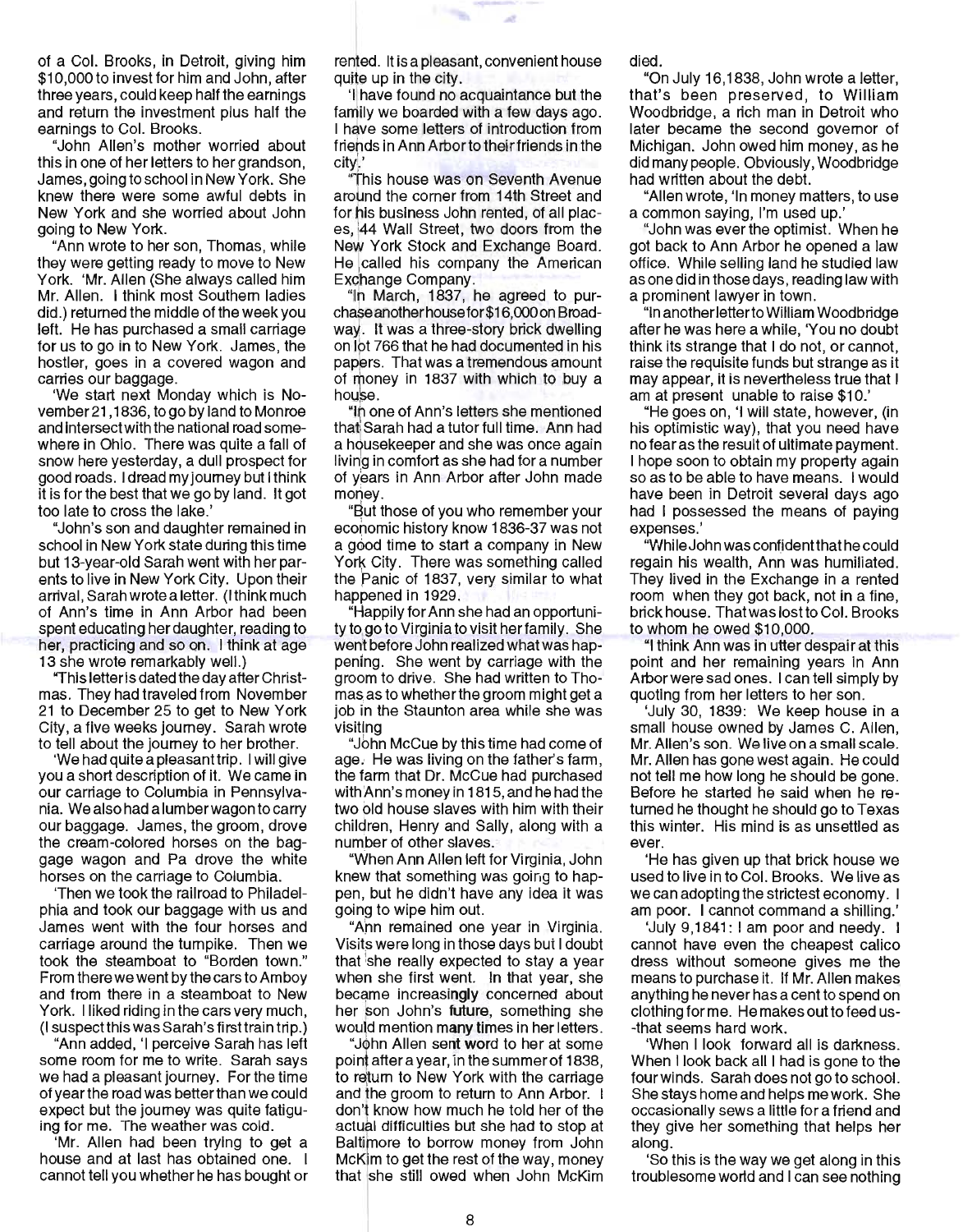to cause me to think these times will alter for the better for me. Sarah is young and may hope but all my hopes are realized in disappointments. '

'August 15,1842: Mr. Allen, I think, will leave for st. Louis in November. He wants to get another new home. How pleased I should be if he were of a contented disposition. I know he could make a living here if that was all the object.

'The times are excessive hard with us. We live by the strictest economy. We make our wants but few. We keep no servant. I cannot tell you whether we shall board orwhat as Mr. Allen does not communicate his intentions to me.

'February 12,1844: (This is the last letter she wrote from Ann Arbor. There is much about John and worrying about John McCue back in Virginia. It concludes with these sentences to Thomas):

'My situation here is very precarious as it regards my domestic home. Mr. Allen changes not. Our family of late has much increased. We are boarding a family name of Gott that consists of wife , husband and child, a partner in the law office. We do keep a girl to assist the work.

'Much I have to say, Thomas, which I cannot transmit to paper.'

"Ann's son, John McCue, had become an alcoholic, they called him traveling John back in Virginia. A trustee was finally appointed to manage what he had left, a man named Imboden who became a general in Lee's army and was the general who took the wounded troops back to Virginia from Gettysburg.

"In 1844, Thomas was now married and had a child and named the child Ann Barry McCue. He had already used his inheritance when he reached 21 to buy a 500 acre farm. There was a house on it. Later, he would build a house now called Belvidere, a mansion that Ann would live in.

"In the spring of 1844, Thomas came to Ann Arbor-- I cannot tell you by what means he traveled--to take his mother back to Virginia. She was now 47 years old.

"Ann and her daughter went back and lived with Thomas. Sarah was married, in Virginia, on January 20,1848. She married a physician named Addison Waddell.

"Ann spent most of her time in New Hope with her daughter and her husband but had long stays with Thomas and his family at this new home, built in 1852, called Belvidere. Apparently there was no contact between her and John Allen during these years.

''Turner Allen in his account says his brother and Ann, not living happy togeth-

er, agreed to separate. There was never a divorce but I think that John did not protest when Thomas came to get his mother and take her back to Virginia.

I "John became a state senator. He was unning for the senate at the time Thomas came to get his mother.

"John had never been a church member, I'm sure much to Ann's distress, but in 1844 he joined a church, the Church of New Jerusalem, established on the teachings of a man named Swedenborg. I think it still exists.

"It flourished in Michigan for a few years. Sweden borg said he had visited heaven three different times. It was a scandalous church in Ann's view.

"I am sure no one was surprised when, on March 11,1851 , John Allen joined the gold rush to California at age 53, one of the older men. He got there. He wrote back wonderful letters to the editor of the newspaper and to his mother, who was still living in Ann Arbor, describing the journey and how much every thing cost. It cost \$200 to get there the way he went, by the Isthmus, meeting a ship on the other side. .

"Whether Ann knew of his going to California, whether she even knew of his death, I do not know. Sarah, his daughter, had written to herfather in 1847when she was going to get married asking for a present. I don't know if he responded.

"j think Ann lived a very contented life in Virginia forthe next 30 years except for the Civil War coming along. New Hope, where she spent much of her time with her daughter, was only two miles from the Battle of Piedmont that marked the loss of the Shenandoah Valley to the Yankees. Wounded soldiers were sheltered in Belvidere.

"A granddaughter remembered Ann as an old lady. 'She was rather small and frail-looking, a very interesting talker, a good reader. I remember the double window in my mother's room where my grandmother would read aloud. There were three steps by the window. (This was in Belvidere--I sat on the three steps in 1978.) I would slip in when I heard her reading and sit on those steps.

! 'I heard her speak of her trip to Michigan that she took on horseback in 1824, carrying her little daughter in her lap the entire way. How frightened she was when they camped near an Indian camp and she expected to be scalped as night came on.

'(She said that) frequently an old Indian would come to their house and sit by the chimney comer for hours and smoke his pipe and only now and then make a grunt.

'They would come for salt. You always had to be particular to fill the vessel level full for they would not have it any other way.

'Her Irish accent was attractive to me. She always said "me own" and spoke of her dress as "me frock."

"But Ann had many sorrows in her passing years. Her son, John, squandered his inheritance. It was true, Thomas had prospered. Thomas died June 11 ,1865, age 47. John died the fOllowing year, February 22,1866, so she lost both her sons.

"She became blind and deaf. She died on November 27, five days atter her 78th birthday in 1875.

"She had accumulated a few hundred dollars, primarily through John's paying her for land that he had sold, of which a third really belonged to her. In her will she left \$25 for a tombstone for herself and \$25 for her son, John.

"A cousin of Sarah's husband who knew Ann well wrote a tribute to her after she died. He said she was a lady of no ordinary character and remarkable for her strength of character. So ends the story of Ann Allen."

**Editor's Note: Dr. Russell Bidlack is** the author of Ann Arbor's First Lady, Events in the Ufe of Ann I. Allen to be published this spring by University of Michigan's Bentley Historical Library. He is also the author of John Allen and The Founding of Ann Arbor, 1962.



# **AROUND THE COUNTY**

Salem Historical Society: 6 p.m. Thursday, March 20, Salem Township Hall. Potluck dinner, annual meeting, election of officers. Program: Historic show and tell.

Saline Society: 7:30 p.m. Wednesday, March 19, Depot Museum, 402 N. Ann Arbor St. Gladys Saborio and Joanne Rasmussen will talk about 'The Sauk Trail, Michigan Avenue Heritage Route Projecf."

Museum open Saturdays, 10 a.m.-2 p.m. Present exhibit "Saline and Salf."

Webster Society: 7:45 p.m. Monday, April 14, in new Webster Township Hall, 5665 Webster Church Rd. Society members will talk about township history ..

Ypsilanti Society: Museum, 220 N. Huron St., open 2-4 p.m. Thursdays, Saturdays and Sundays. Archives open 9 a.m.-noon Monday-Friday.